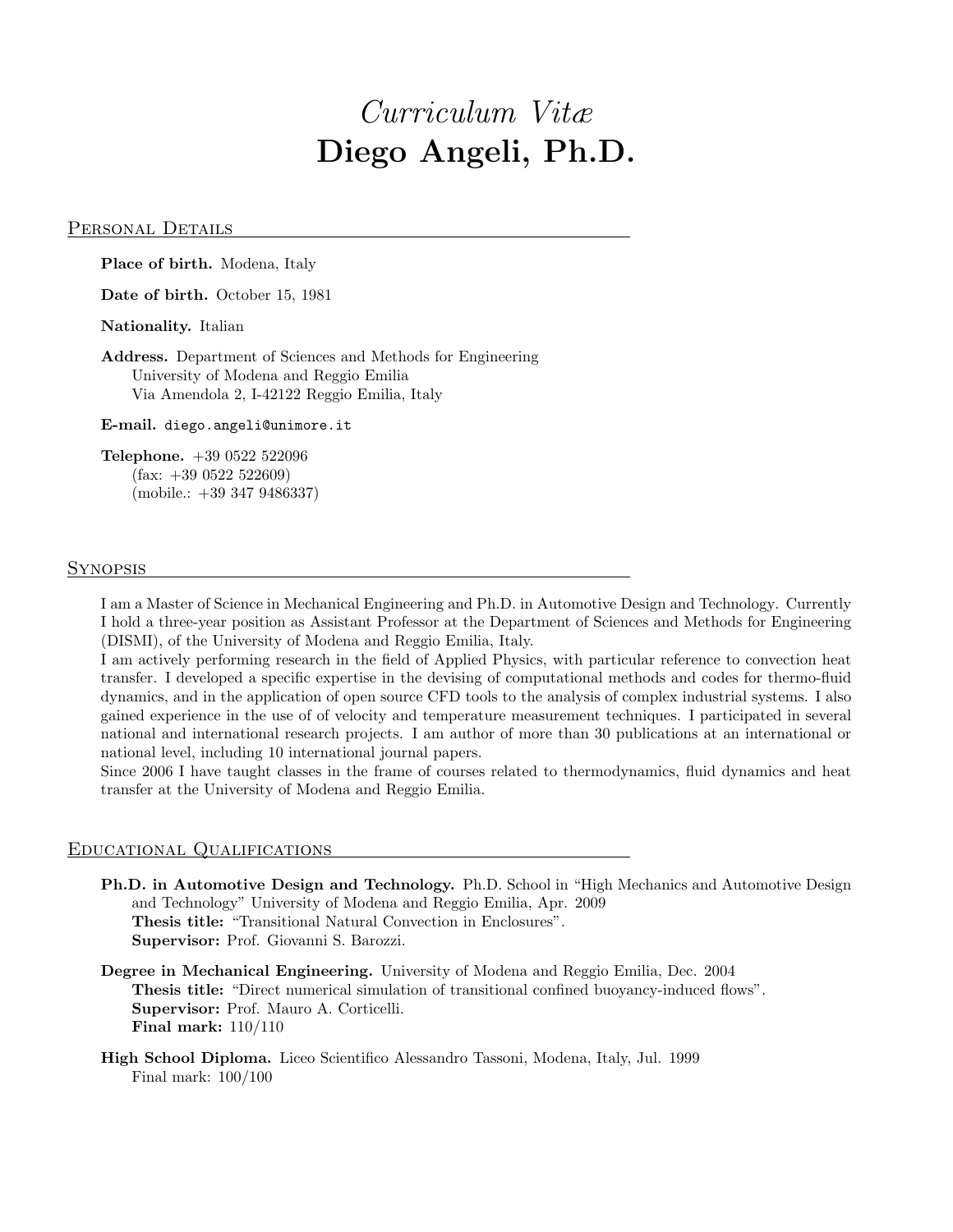#### Academic and professional experience

May 2013 - now. Assistant Professor

Hosting structure: DISMI - Department of Sciences and Methods for Engineering, University of Modena and Reggio Emilia.

August 2010 - April 2013. Post-Doc Fellow

Hosting structure: DIEF - Department of Engineering "Enzo Ferrari", University of Modena and Reggio Emilia.

Research title: "Development of DNS techniques for the study of low-Prandtl natural convection flows around tube bundles. Development and implementation of an Arbitrary Lagrangian-Eulerian algorithm for the numerical simulation of two-phase flows."

Supervisor: Dr. Enrico Stalio.

Funding: EU FP7 THINS project.

June 2010 - now.  $R\&D$  collaborator and shareholder @ mimesis s.r.l. (www.mimesis.eu)

January 2009 - June 2010. Post-Doc Fellow

Hosting structure: DIMeC - Department of Mechanical and Civil Engineering, University of Modena and Reggio Emilia.

Research title: "Development and testing of computational methods for road vehicle aerodynamics applications"

Supervisor: Prof. Mauro A. Corticelli.

Funding: INTERMECH Project, Emilia Romagna region.

June 2007 - March 2010.  $R\&D$  collaborator

Hosting structures: C.E.R.N. (Organisation Europeenne pour la Recherche Nucleaire), Geneve (Switzerland); A.A.A. (Advanced Accelerator Applications), Saint-Genis-Pouilly (France).

Research topic: Development of CFD methods for the simulation of liquid metal free surface flows in nuclear spallation targets.

Supervisor: Dr. Luca Maciocco

Funding: EU FP6 EUROTRANS project.

January 2006 - March 2009. Ph.D. student.

Ph.D. School: "High Mechanics and Automotive Design and Technology", University of Modena and Reggio Emilia.

**Research theme:** Numerical simulation of transitional natural convection flows from enclosed heat sources.

Supervisor: Prof. Giovanni S. Barozzi.

Funding: MIUR - Ministero dell'Università e della Ricerca, Repubblica Italiana.

Reference projects: PRIN 2005, PRIN 2008 (PROTERM) national projects

March 2005 - December 2005. SPINNER Technology Transfer Grant.

Hosting structure: DIMeC - Department of Mechanical and Civil Engineering, University of Modena and Reggio Emilia.

Research title: "Development of an industrial preheating system by a confined flame".

Supervisor: Prof. Giovanni S. Barozzi.

Funding: Emilia Romagna Region - ESF (European Social Fund).

Partner: GE.PR.IN. (GEstione PRocessi INdustriali) s.r.l., Modena, Italy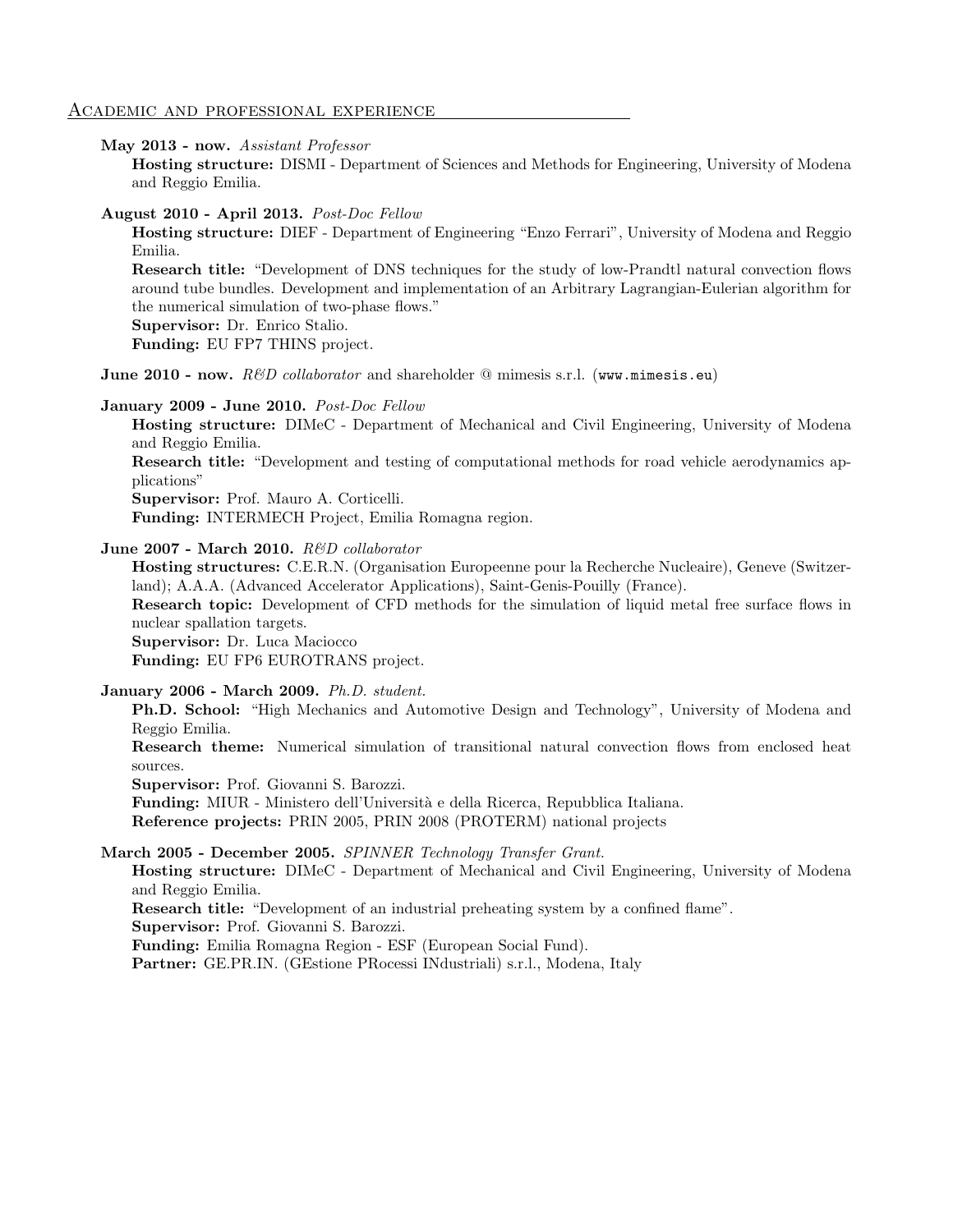## **RESEARCH**

Research interests

- Natural convection flows in totally or partially confined domains, containing heat sources, in transitional and turbulent regimes
- Non-linear dissipative dynamical systems: identification of routes to chaos in thermo-fluid systems
- Computational physics:
	- development of high-performance computational codes for Direct Numerical Simulation (DNS) of transitional and turbulent flows;
	- develompent of algorithms for the reconstruction of irregular domains on Cartesian grids;
	- development of CFD methods of single- and two-phase flows based on moving grids, for applications in the field of thermal-hydraulics of nuclear systems;
	- development of simplified models for the analysis of complex thermo-fluid systems;
	- 3D CFD modeling of complex thermo-fluid systems with open source tools
- Aeraulics of road tunnel ventilation systems
- Liquid-solid interaction and capillarity
- Innovative aeronautic propulsion systems

Participation in research projects

- Italian national PRIN 2005 project: "Study and optimization of thermogravitationally controlled systems". Coordinator: Prof. Giovanni S. Barozzi, University of Modena and Reggio Emilia, Italy.
- Italian national PRIN 2008 project: "Prediction, enhancement and optimization of complex fluid-dynamic regimes in thermogravitationally controlled systems (PROTERM)". Coordinator: Prof. Giovanni Tanda, University of Genoa, Italy.
- C.E.R.N. I.N.F.N. "MODULAr" project (Coordinator: Prof. Carlo Rubbia, C.E.R.N.)
- EU FP6 "EUROTRANS (EUROpean research programme for the TRANSmutation of high level nuclear waste in accelerator driven systems)" project. Leader: Forschungszetrum Karlsruhe (FZK), Germany
- EU FP7 "THINS (Thermal-Hydraulics of Innovative Nuclear Systems)" project. Leader: Karlsruhe Institute of Technology (KIT), Germany.
- Research project "Analysis and optimization of the Mont Blanc tunnel Ventilation system" (collaboration between University of Modena and Reggio Emilia and GEIE-TMB). Coordinator: Prof. Giovanni S. Barozzi.
- EU FP7 "MAAT (Multibody Advanced Airships for Transport)" project. Leader: University of Modena and Reggio Emilia.
- EU FP7 "ACHEON (Aerial Coanda High-Efficiency Orienting jet Nozzle)", project. Leader: University of Modena and Reggio Emilia, Italy.
- EU FP7 "CROP (Cycloidal Rotor Optimized for Propulsion)" project. Leader: University of Beira Inferior, Covilha, Portugal.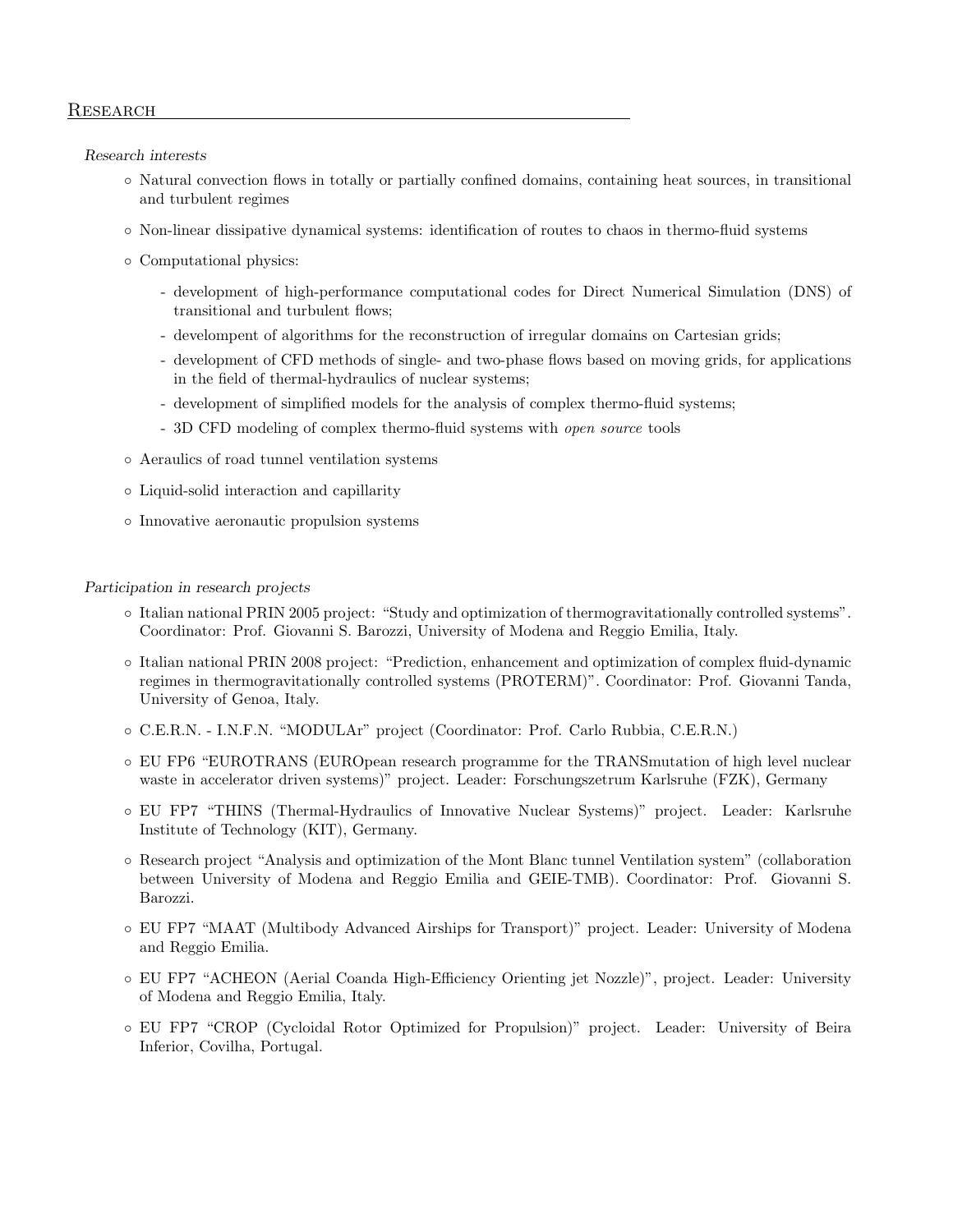# Scientific Collaborations

- C.E.R.N. (Organisation Europeenne pour la Recherche Nucleaire, research institute, Switzerland)
- University of Catania (Italy)
- Brunel University (U.K.)
- A.A.A. (Advanced Accelerator Applications, private company, France)
- University of Lagos (Nigeria)
- University of Soochow (China)
- University of L'Aquila (Italy)
- University of Basilicata (Italy)
- P.S.I. (Paul Scherrer Institut, research institute, Switzerland)
- CINECA High-Performance Computing Consortium (Italy)

## Affiliations and honors

I am member of the American Society of Mechanical Engineering (ASME) and of the Italian Union on Thermofluid Dynamics (UIT).

My Ph.D. Thesis "Transitional Regimes of Natural Convection in Enclosures" has received a mention of honor in the UIT prize for Best Ph.D. Thesis for the term 2009-2010.

#### Peer reviewing activity

Since 2010, I have acted as peer-reviewer for the following international journals:

- Fluid Dynamics & Materials Processing
- Heat Transfer Asian Research
- Heat Transfer Engineering
- International Journal of Heat and Mass Transfer
- International Journal of Thermal Sciences
- Nuclear Engineering and Design
- Water Research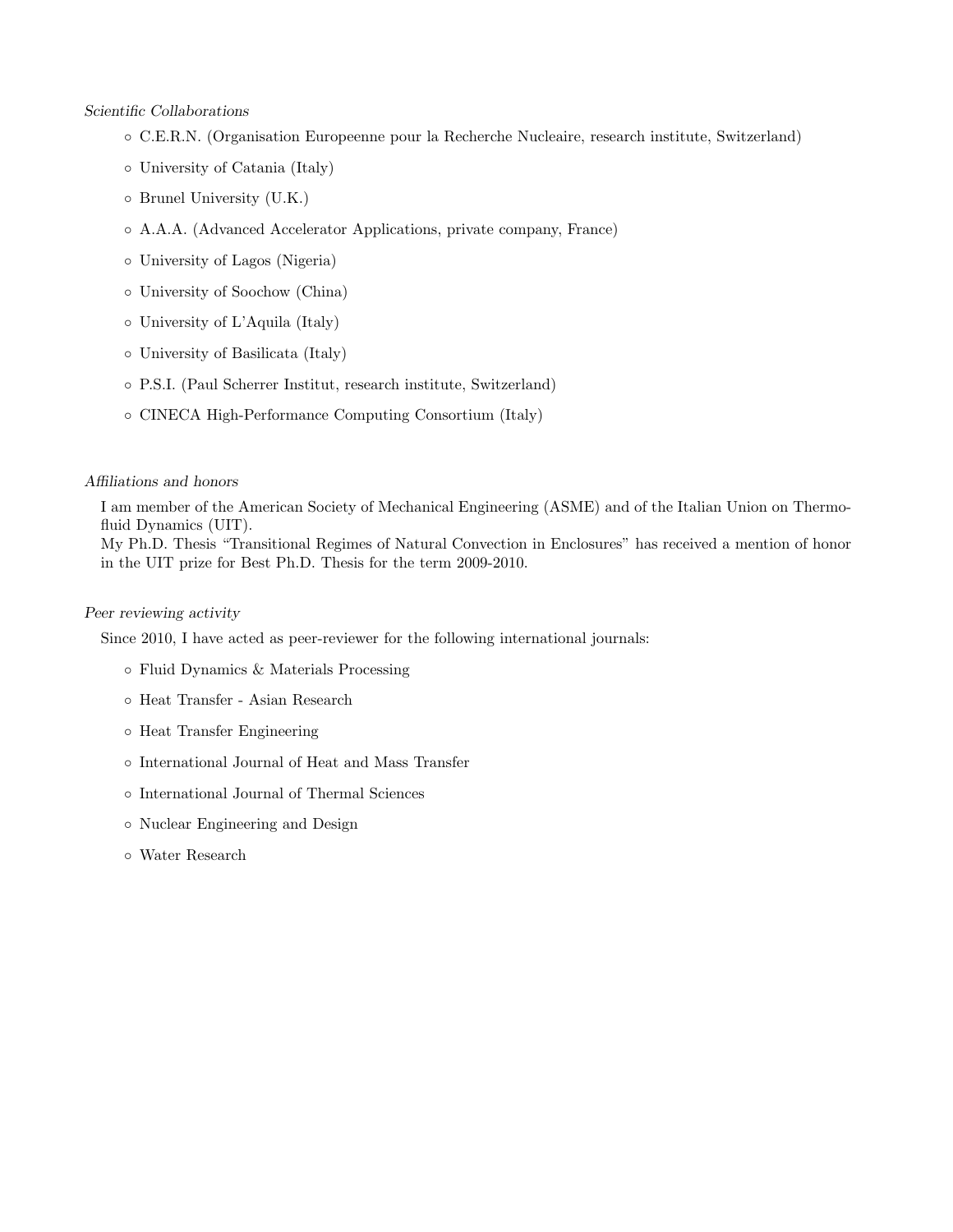#### **TEACHING**

Academic teaching

2006 - 2013 Faculty of Engineering, University of Modena and Reggio Emilia.

- Laboratory lectures for the Computational Thermo-fluid Dynamics course, in the frame of the Master Courses of Mechanical Engineering and Vehicle Engineering. The lectures include training sessions of several software tools, such as the MATLAB environment and the open source CFD package OpenFOAM.
- Exercise classes for the Applied Physics course, in the frame of the Bachelor Courses in Mechanical and Civil Engineering.
- Assistance, supervisioning and participation to the exam committee for the aforementioned courses.
- Co-advisor of several Bachelor and Master theses in the field of Applied Physics.
- 2010 now Interuniversity course with the Univerisity of the Republic of San Marino
	- Exercise classes for the Applied Physics course, in the frame of the Bachelor Course in Civil Engineering.
- 2013 now Department of Sciences and Methods for Engineering, University of Modena and Reggio Emilia
	- Exercise classes and lectures for the Applied Physics course, in the frame of the Bachelor Course in Management Engineering.

#### Invited seminars

- 2013 University of Catania Department of Industrial Engineering
	- Date: October 22, 2013

Title: Natural convection: theory, modeling and applications.

- 2013 TU Delft Department of Hydro- and Aerodynamics, Delft (The Netherlands)
	- Date: June 10, 2013

Title: Natural convection from an enclosed horizontal cylinder: nonlinear dynamics and bifurcating flow structures.

- 2012 LIMSI Laboratoire d'Informatique pour la Mécanique et les Sciences de l'Ingénieur, Orsay (France)
	- LIMSI- FAST Seminar
		- Date: November 8, 2012

Title: Natural convection from an enclosed horizontal cylinder: nonlinear dynamics and bifurcating flow structures.

- 2012 U.I.T. Unione Italiana Termofluidodinamica
	- 12th U.I.T. Summer School, "Computational Fluid Dynamics" Date: September 14, 2012 Title: A crash course in OpenFOAM.
- 2010 PSI Paul Scherrer Institut, Villigen (Switzerland)
	- LTH Seminar Date: March 11, 2010 Title: A fast Cartesian scheme for unsteady natural convection in irregular domains.
- Supervising activity.

Throughout the years I co-supervised about fifteen undergraduate students during their bachelor or master thesis work period, whose projects covered several different branches of Applied Physics, ranging from natural convection to ventilation of road tunnels, from capillarity to wind energy.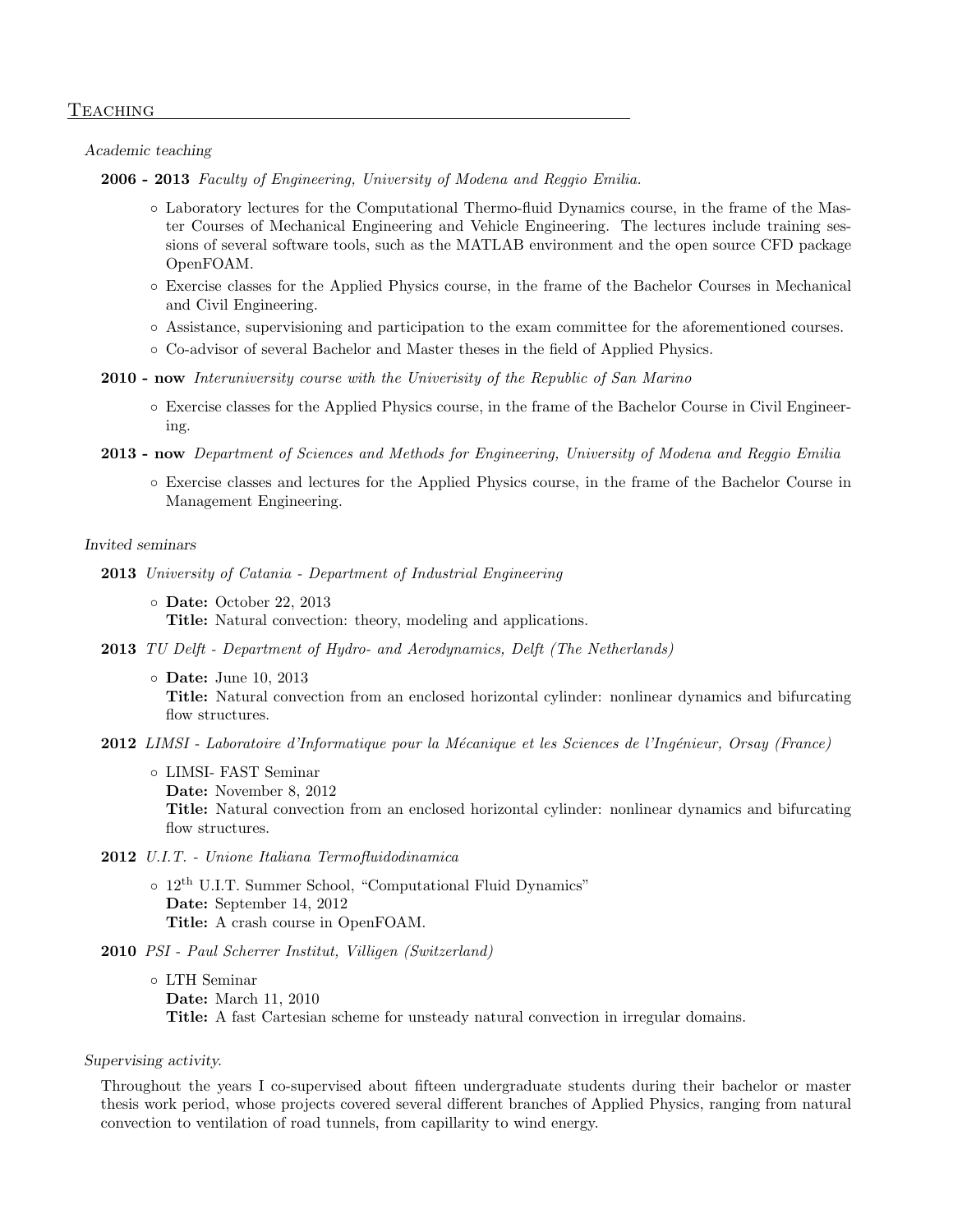## PARTICIPATION TO CONFERENCES AND TRAINING COURSES

Participation to conferences and workshops

- 5th International Conference (CHAOS2012) on Chaotic Modeling, Simulation and Applications, Athens (Greece), 11-14 June 2012. Chairman of the session on "Flows and Convection" and presenting author.
- 30th UIT National Heat Transfer Conference, Bologna (Italy), 25-27 June 2012, presenting author.
- 29th UIT National Heat Transfer Conference, Torino (Italy), 20-22 June 2011, presenting author.
- 4th International Conference (CHAOS2011) on Chaotic Modeling, Simulation and Applications, Agios Nikolaos (Greece), 30 Maggio - 3 June 2011, presenting author.
- 14th International Heat Transfer Conference (IHTC14), Washington D.C. (USA), 8-13 August 2010, presenting author.
- 28th UIT National Heat Transfer Conference, Brescia (Italy), 21-23 June 2010, presenting author.
- 27th UIT National Heat Transfer Conference, Reggio Emilia (Italy), 22-24 June 2009, presenting author.
- 3rd OpenFOAM Workshop, Politecnico di Milano (Italy), 9-11 July 2008.
- 25th UIT National Heat Transfer Conference, Trieste (Italy), 18-20 June 2007, presenting author.
- 24th UIT National Heat Transfer Conference, Napoli (Italy), 19-21 June 2006, presenting author.
- 23rd UIT National Heat Transfer Conference, Parma (Italy), 20-22 June 2005, presenting author.

#### Continuing Education

- "Python for scientific computing". (Mar. 2012) Held at CILEA, Milano, Italy.
- ANSYS Training Course "ANSYS DesignModeler 12.1 and ANSYS Meshing 12.1". (Feb. 2010) Held at ANSYS Italia, Milano, Italy.
- 8<sup>th</sup> U.I.T. Summer School, "Natural Convection: basics, techniques, applications". (Sep. 2008) Held at the Certosa di Pontignano, Siena, Italy.
- "An introduction to Lattice Boltzmann Methods for complex flow simulations". (Mar. 2008) Held at the C.N.R., Consiglio Nazionale delle Ricerche, Rome, Italy.
- Lecture Series "Thermo-Hydraulic Instabilities". (Nov. 2006) Held at the Von Karman Institute For Fluid Dynamics, Bruxelles, Belgium.
- 6<sup>th</sup> U.I.T. Summer School, "Computational Fluid Dynamics". (Sep. 2006) Held at the Certosa di Pontignano, Siena, Italy.
- Lecture Series "Grid Generation Techniques". (Nov. 2005) Held at MOX, Politecnico di Milano, Milano, Italy.
- Lecture Series "Introduction to Measurement Techniques". (Oct. 2005) Held at the Von Karman Institute For Fluid Dynamics, Bruxelles, Belgium.
- $5<sup>th</sup>$  U.I.T. Summer School, "Thermo-fluid dynamics of turbulent flows". (Sep. 2005) Held at the Certosa di Pontignano, Siena, Italy.
- 14th Summer School on Parallel Computing. (Jul. 2005) Held at CINECA, Bologna, Italy.
- Lecture Series "Computational Fluid Dynamics". (May 2005) Held at MOX, Politecnico di Milano, Milano, Italy.